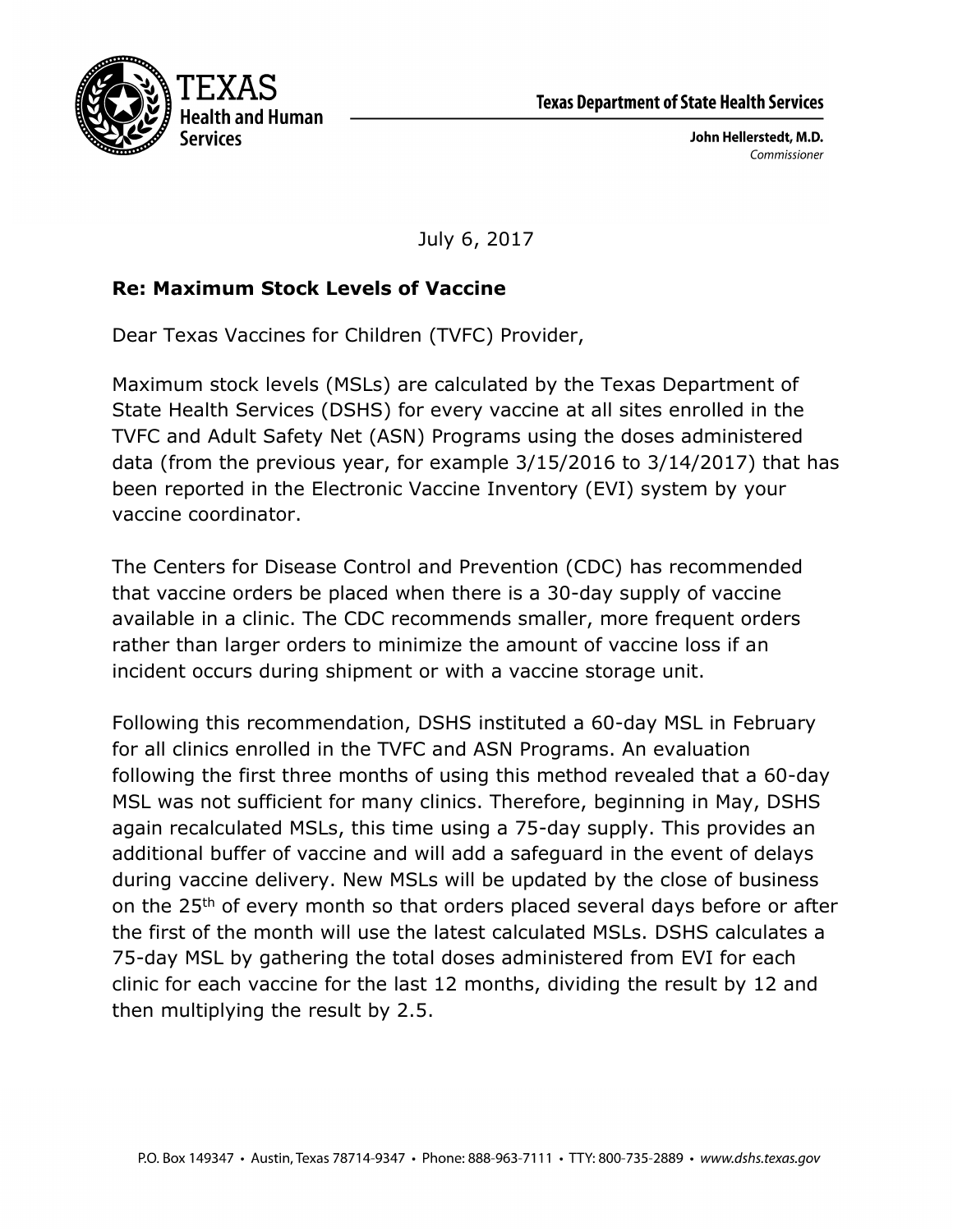

DSHS also recognizes the need to prepare for back-to-school activities that will occur during the summer months and into September. Vaccines that are administered to students for school attendance (i.e., DTaP, Hepatitis A, Hepatitis B, MCV, MMR, Polio, Tdap, and Varicella) were used to calculate special MSLs for the back-to-school period. HPV data was also calculated for this special back-to-school MSL. This back-to-school MSL calculation has been in effect since June and will end on September 25<sup>th</sup>, 2017. For this back-to-school MSL, we calculated a 75-day supply based on the number of doses administered at your clinic during the months of June through September of the previous year (2016) instead of the traditional 12 months of doses administered data. DSHS uses the same method to calculate a 75 day back-to-school MSL except we collect the total number of doses that were administered during June, July, August & September only. This fourmonth total is divided by 4 and then multiplied by 2.5.

To ensure we do not negatively impact your MSLs for any vaccine group, we only used the back-to-school MSL if it is higher than the previous 12-month MSL calculation.

You are not required to place an order each month, but you should order vaccine as needed to maintain a 75-day supply of vaccine. However, you are still required to complete and submit monthly reports (temperature recording form, doses administered data, and monthly biological report (C-33)) whether vaccine is ordered or not. You may also place additional vaccine orders during any month, as long as all required reporting has been submitted.

You must have adequate refrigeration and/or freezer space at your site to accommodate your maximum vaccine order based on your MSLs. You should also consider the space needed for your private stock of vaccine when calculating storage capacity.

DSHS is developing a monthly report that will be sent to your primary and secondary contact (listed in EVI) that will provide you with updated MSL information for your site. This will keep you and your team informed of your